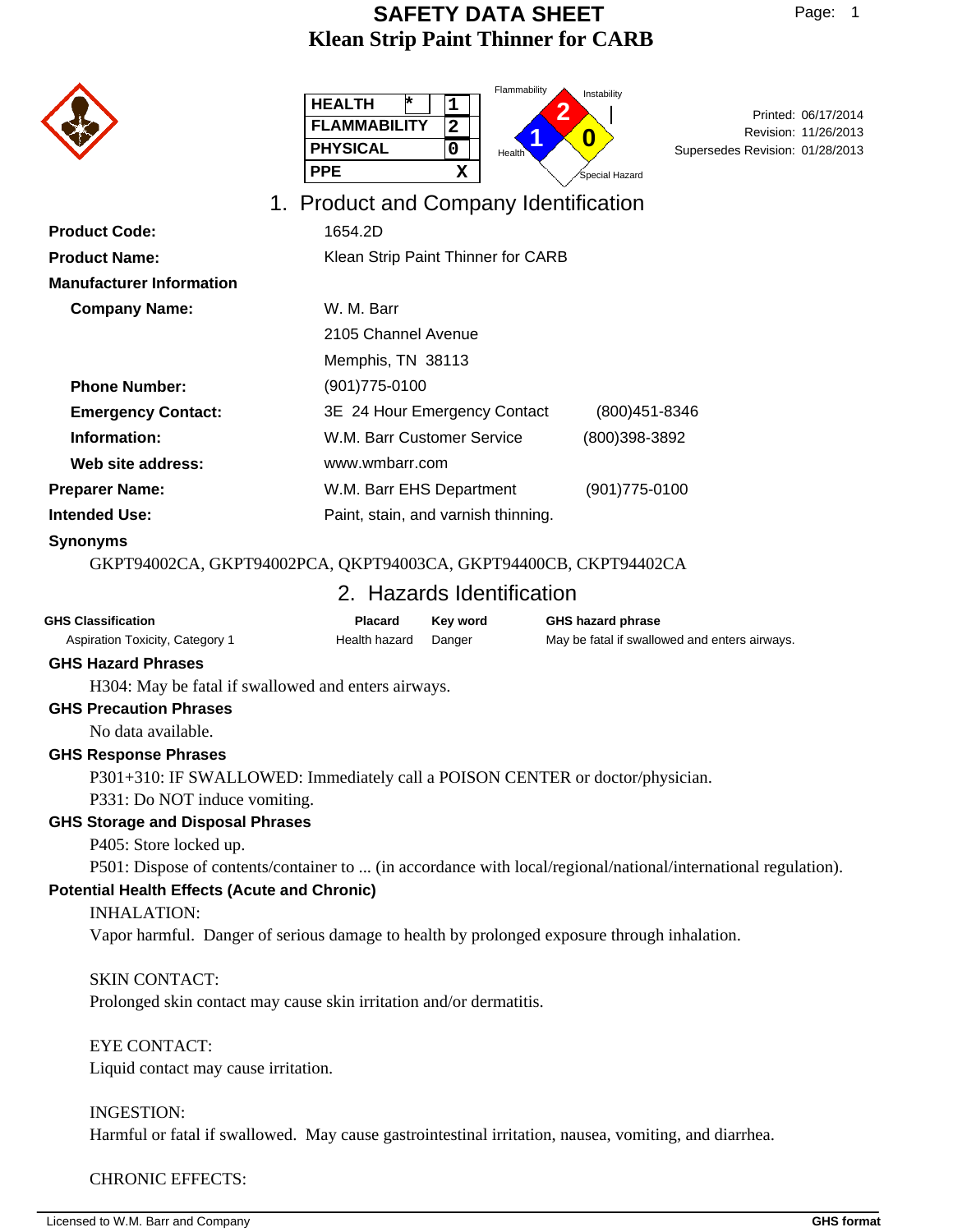Revision: 11/26/2013 Printed: 06/17/2014 Page: 2 Supersedes Revision: 01/28/2013

Reports have associated repeated and prolonged overexposure to solvents with neurological and other physiological damage.

TARGET ORGANS: skin, central nervous system

PRIMARY ROUTES OF ENTRY: inhalation, skin contact

## **Medical Conditions Generally Aggravated By Exposure**

None known.

## **OSHA Regulatory Status:**

This material is classified as hazardous under OSHA regulations.

# 3. Composition/Information on Ingredients

| <b>Hazardous Components (Chemical Name)</b>  | CAS#                        | <b>Concentration</b> |
|----------------------------------------------|-----------------------------|----------------------|
| 1. Hydrotreated light distillate (petroleum) | $64742 - 47 - 8 < 100.0 \%$ |                      |

# 4. First Aid Measures

## **Emergency and First Aid Procedures**

Skin:

Wash the skin thoroughly with water and soap, if available, while removing contaminated clothing. Seek medical attention if irritation develops or persists.

Eyes:

Immediately begin to flush eyes with water, remove any contact lens. Continue to flush the eyes for at least 15 minutes. Seek medical attention.

Inhalation:

Remove to fresh air. If not breathing, give artificial respiration. If breathing is difficult, give oxygen. Get immediate medical attention.

Ingestion:

If swallowed, do NOT induce vomiting. Seek immediate medical attention. Call a physician, hospital emergency room, or poison control center immediately. Never give anything by mouth to an unconscious person.

## **Signs and Symptoms Of Exposure**

See Potential Health Effects.

# 5. Fire Fighting Measures

| <b>Flammability Classification:</b> | NFPA Class IIIA    |  |                                                     |
|-------------------------------------|--------------------|--|-----------------------------------------------------|
| <b>Flash Pt:</b>                    | 190.00 F           |  | Method Used: Setaflash Closed Cup (Rapid Setaflash) |
| <b>Explosive Limits:</b>            | LEL: No data.      |  | UEL: No data.                                       |
| <b>Autoignition Pt:</b>             | No data available. |  |                                                     |

## **Fire Fighting Instructions**

Self-contained respiratory protection should be provided for fire fighters fighting fires in buildings or confined areas. Storage containers exposed to fire should be kept cool with water spray to prevent pressure build-up. Stay away from heads of containers that have been exposed to intense heat or flame.

Material float on water. Do not use straight water streams, as this may spread the fire.

#### **Flammable Properties and Hazards**

Material will float on water.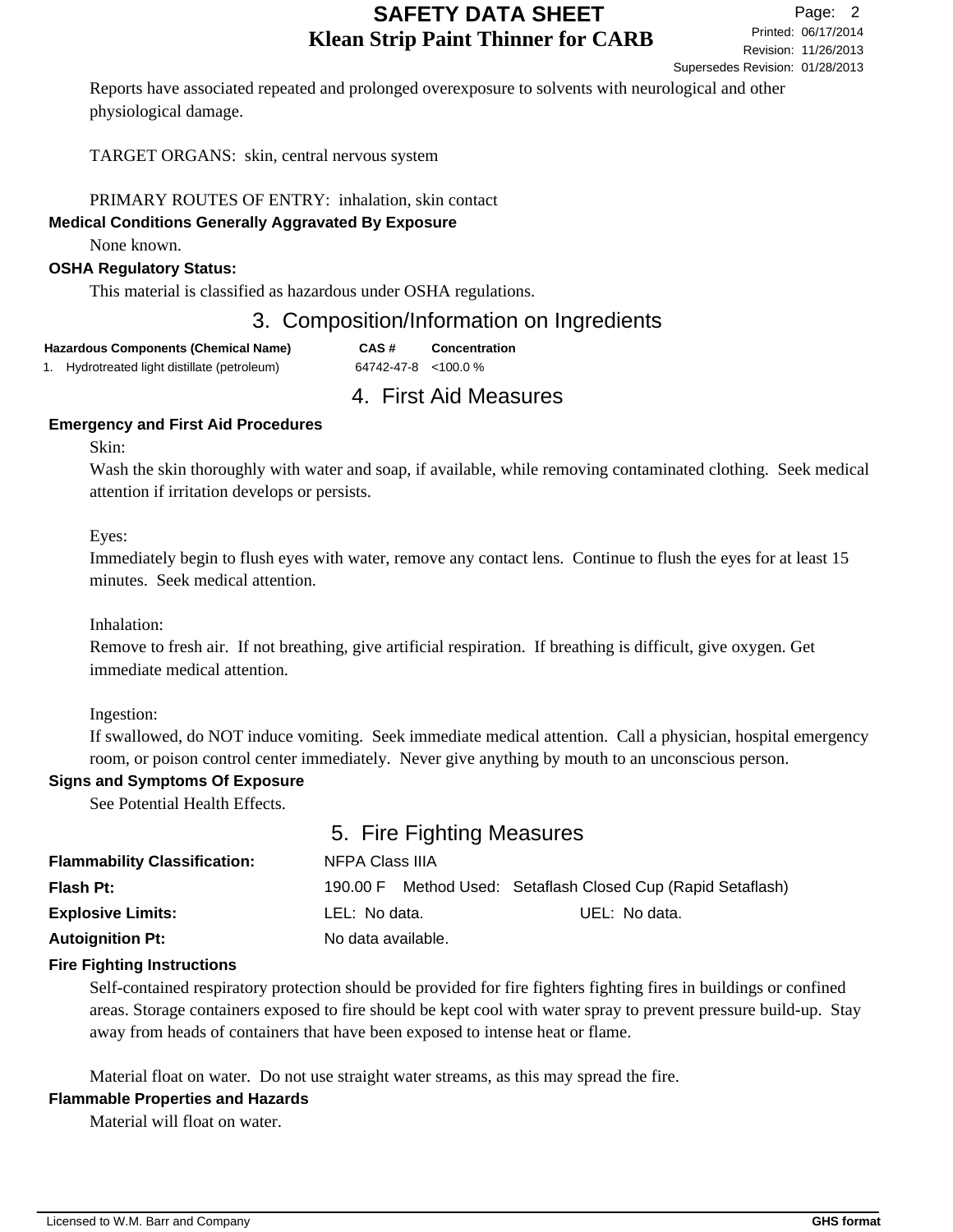### **Hazardous Combustion Products**

Carbon monoxide, carbon dioxide

### **Suitable Extinguishing Media**

Use carbon dioxide, dry powder, foam, or water spray / fog.

### **Unsuitable Extinguishing Media**

Do not use straight water streams, as this may spread the fire.

# 6. Accidental Release Measures

### **Steps To Be Taken In Case Material Is Released Or Spilled**

Isolate the immediate area. Prevent unauthorized entry. Eliminate all sources of ignition in area and downwind of the spill area. Stay upwind, out of low areas, and ventilate closed spaces before entering. All equipment used when handling this product must be grounded or non-sparking. Do not touch or walk through spilled material. Stop leak if you can do so without risk. Prevent entry into waterways, sewers, or confined areas. A vapor suppressing foam may be used to reduce vapors. Absorb or cover with dry earth, sand, or other non-combustible material and transfer to compatible containers. For large spills, dike ahead of the spill for possible collection and reuse or disposal.

# 7. Handling and Storage

### **Precautions To Be Taken in Handling**

Read carefully all cautions and directions on product label before use. Since empty container retains residue, follow all label warnings even after container is empty. Dispose of empty container according to all regulations. Do not reuse this container.

Do not use near any source of heat or open flame, furnace areas, pilot lights, stoves, etc.

Ensure all equipment is electrically grounded before beginning transfer operations.

Avoid prolonged skin contact.

## **Precautions To Be Taken in Storing**

Keep container tightly closed when not in use. Store in a cool, dry place. Do not store near any source of heat or open flame, furnace areas, pilot lights, stoves, etc.

# 8. Exposure Controls/Personal Protection

| <b>Hazardous Components (Chemical Name)</b>  | CAS#                | <b>OSHA PEL</b> | <b>ACGIH TLV</b>     | <b>Other Limits</b> |
|----------------------------------------------|---------------------|-----------------|----------------------|---------------------|
| 1. Hydrotreated light distillate (petroleum) | 64742-47-8 No data. |                 | $200 \text{ mg/m}$ 3 | No data.            |

#### **Respiratory Equipment (Specify Type)**

For use in areas with inadequate ventilation or fresh air, wear a properly maintained and properly fitted NIOSH approved respirator for organic solvent vapors.

For OSHA controlled work places and other regular users - Use only with adequate ventilation under engineered air control systems designed to prevent exceeding the appropriate TLV.

A dust mask does not provide protection against vapors.

#### **Eye Protection**

Chemical splash goggles should be worn to prevent eye contact.

# **Protective Gloves**

Wear gloves with as much resistance to the chemical ingredients as possible. Glove materials such as nitrile rubber may provide protection. Glove selection should be based on chemicals being used and conditions of use. Consult your glove supplier for additional information. Gloves contaminated with product should be discarded and not reused.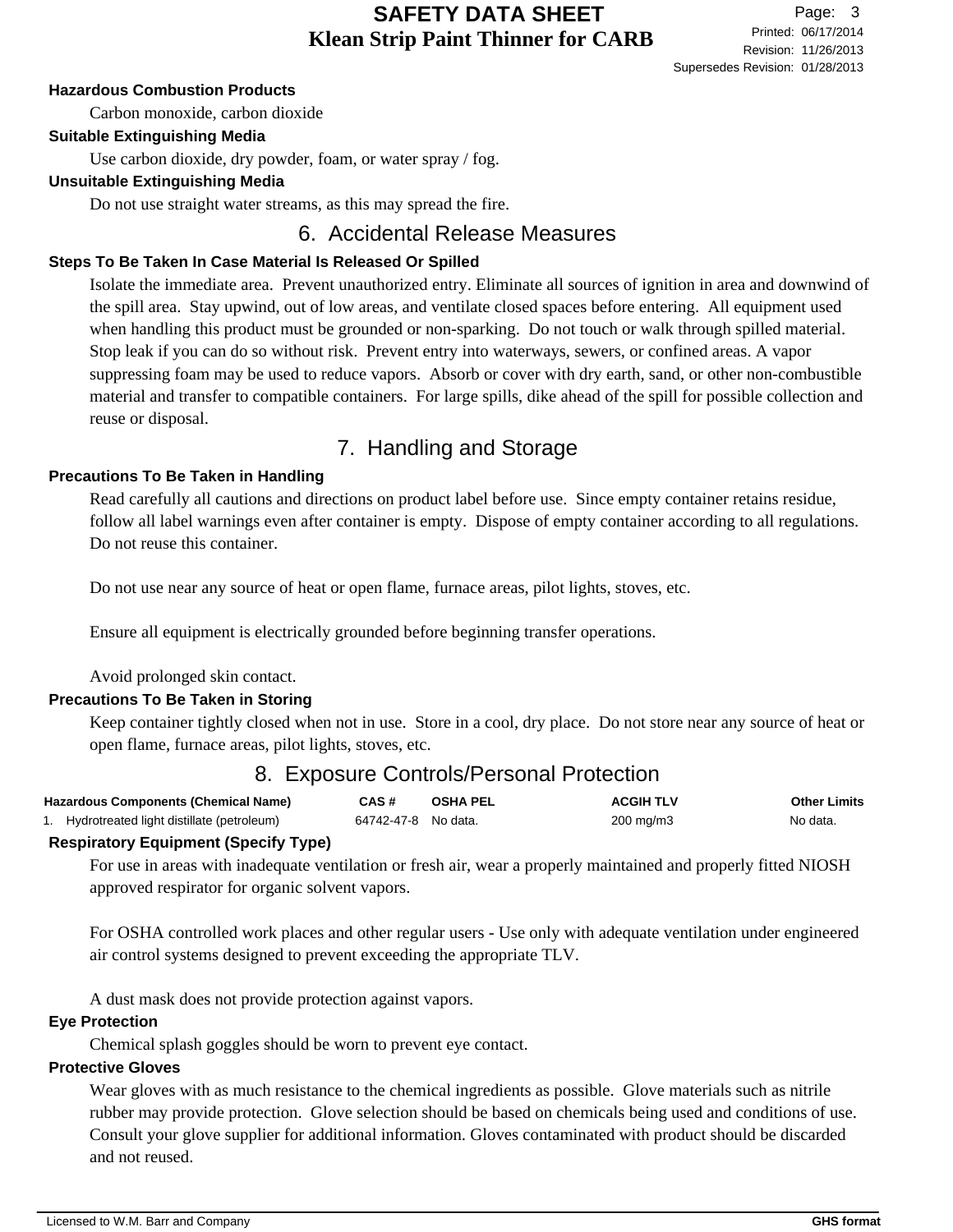## **Other Protective Clothing**

Various application methods can dictate use of additional protective safety equipment, such as impermeable aprons, etc., to minimize exposure. Before reuse, thoroughly clean any clothing or protective equipment that has been contaminated by prior use. Discard any clothing or other protective equipment that cannot be decontaminated, such as gloves or shoes.

### **Engineering Controls (Ventilation etc.)**

Use process enclosures, local exhaust ventilation, or other engineering controls to control airborne levels below recommended exposure limits.

Use only with adequate ventilation to prevent buildup of vapors. Do not use in areas where vapors can accumulate and concentrate, such as basements, bathrooms or small enclosed areas. Whenever possible, use outdoors in an open air area. If using indoors open all windows and doors and maintain a cross ventilation of moving fresh air across the work area. If strong odor is noticed or you experience slight dizziness, headache, nausea or eye-watering -- STOP -- ventilation is inadequate. Leave area immediately and move to fresh air.

### **Work/Hygienic/Maintenance Practices**

Wash hands thoroughly after use and before eating, drinking, or smoking.

Do not eat, drink, or smoke in the work area.

Facilities storing or handling this material should be equipped with an emergency eyewash and safety shower.

# 9. Physical and Chemical Properties

| <b>Physical States:</b>            | [ ] Gas            | [X] Liquid           | [ ] Solid                                                    |
|------------------------------------|--------------------|----------------------|--------------------------------------------------------------|
| <b>Melting Point:</b>              | No data.           |                      |                                                              |
| <b>Boiling Point:</b>              | No data.           |                      |                                                              |
| <b>Autoignition Pt:</b>            | No data.           |                      |                                                              |
| <b>Flash Pt:</b>                   |                    |                      | 190.00 F Method Used: Setaflash Closed Cup (Rapid Setaflash) |
| Specific Gravity (Water $= 1$ ):   | $0.7693 - 0.8093$  |                      |                                                              |
| Density:                           | 6.567 LB/GL        |                      |                                                              |
| Vapor Pressure (vs. Air or mm Hg): |                    | 0.17 MM HG at 68.0 F |                                                              |
| Vapor Density (vs. $Air = 1$ ):    | >1                 |                      |                                                              |
| <b>Evaporation Rate:</b>           | < 1                |                      |                                                              |
| <b>Solubility in Water:</b>        | Not Soluble        |                      |                                                              |
| <b>Percent Volatile:</b>           | 100.0 % by weight. |                      |                                                              |
| VOC / Volume:                      | 2.8800 G/L         |                      |                                                              |
| <b>Viscosity:</b>                  | water thin         |                      |                                                              |
|                                    |                    |                      |                                                              |

## **Appearance and Odor**

Aromatic hydrocarbon-like odor. Free and clear, water-white liquid.

## **Additional Physical Information**

Product category, Paint Thinner, LVP solvent and is not a VOC as defined by the California Air Resources Board (CARB).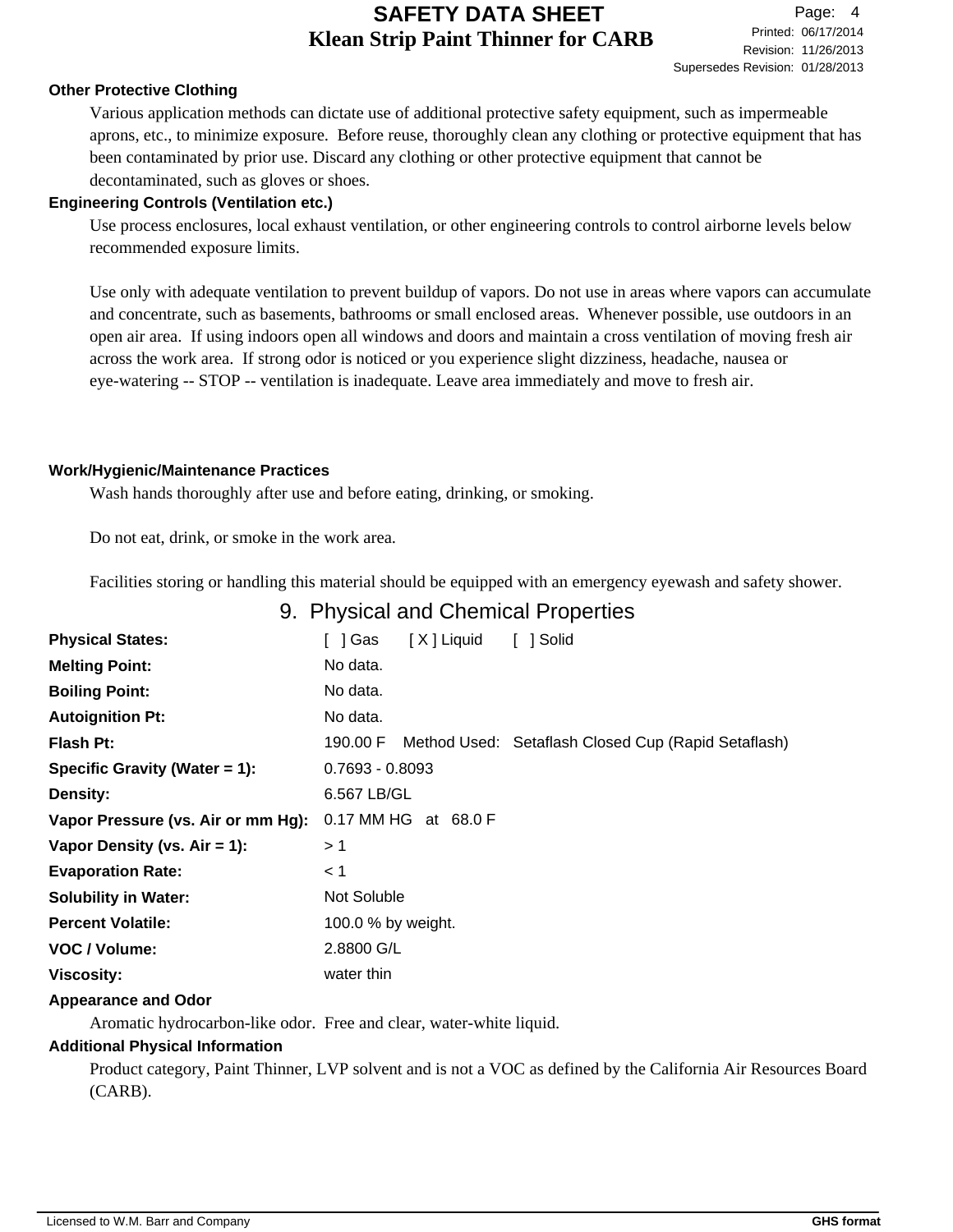Revision: 11/26/2013 Printed: 06/17/2014 Page: 5 Supersedes Revision: 01/28/2013

# 10. Stability and Reactivity

Stability: Unstable [ ] Stable [ X ]

# **Conditions To Avoid - Instability**

No data available.

## **Incompatibility - Materials To Avoid**

Incompatible with oxidizing agents.

**Hazardous Decomposition Or Byproducts**

Thermal decomposition may produce carbon monoxide and carbon dioxide.

**Possibility of Hazardous Reactions:** Will occur [ ] Will not occur [ X ]

## **Conditions To Avoid - Hazardous Reactions**

No data available.

# 11. Toxicological Information

### **Toxicological Information**

Acute toxicity, LC50, Inhalation, Rat, 1400. ppm.

Result:

Behavioral: Hallucinations, distorted perceptions.

Behavioral: Change in motor activity (specific assay).

Behavioral: Changes in psychophysiological tests.

Standard Draize Test, Eyes, Human, 100.0 ppm, Mild. Result: Brain and Coverings: Recordings from specific areas of CNS.

Behavioral: Antipsychotic.

Blood:Changes in bone marrow not included above.

## **Chronic Toxicological Effects**

No data available.

## **Carcinogenicity/Other Information**

ACGIH A4 - Not Classifiable as a Human Carcinogen.

| <b>Hazardous Components (Chemical Name)</b>  | CAS #           | <b>NTP</b> | <b>IARC</b> | <b>ACGIH</b> | <b>OSHA</b> |
|----------------------------------------------|-----------------|------------|-------------|--------------|-------------|
| 1. Hydrotreated light distillate (petroleum) | 64742-47-8 n.a. |            | n.a.        | A4           | n.a.        |
|                                              |                 |            |             |              |             |

# 12. Ecological Information

## **General Ecological Information**

No data available.

## **Results of PBT and vPvB assessment**

CAS# 64742-47-8:

LC50, Bluegill (Lepomis macrochirus), 5900. UG/L, 4 D, Mortality, Water temperature: 18.00 C C, pH: 7.50. Result:

Age Effects.

- Report to Nalco Chemical Company: Four-Day Static Fish Toxicity Studies with D-2303 in Rainbow Trout and Bluegills: IBT No. A615, Hamlin, J., 1971

LC50, Rainbow Trout (Oncorhynchus mykiss), 3200. UG/L, 24 H, Mortality, Water temperature: 55.00 C C. Result:

Abnormal development.

- Nalco D-2303: Toxicity to Rainbow Trout (Salmo gairdneri): Test No. 423, McCann, J.A., 1971